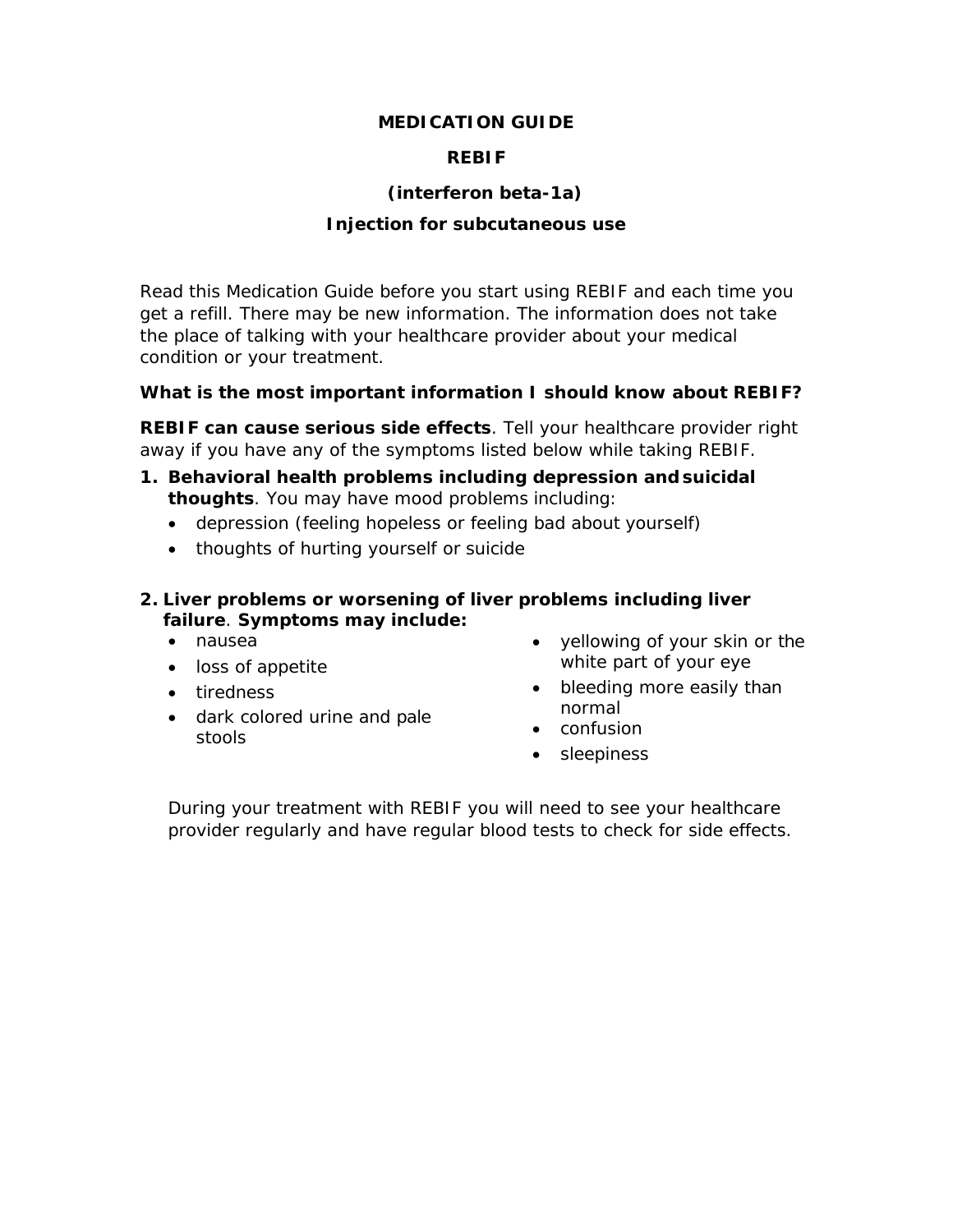- **3. Serious allergic and skin reactions**. **Symptoms may include:**
	- itching
	- swelling of your face, eyes, lips, tongue or throat
	- trouble breathing
	- anxiousness
	- feeling faint
	- skin rash, hives, sores in your mouth, or skin blisters and peels
- **4. Injection site problems.** REBIF may cause redness, pain, itching or swelling at the place where your injection was given. Call your healthcare provider right away if an injection site becomes swollen and painful or the area looks infected. You may have a skin infection or an area of severe skin damage (necrosis) requiring treatment by a healthcare provider.

### **What is REBIF?**

REBIF is a prescription medicine used to treat relapsing forms of multiple sclerosis, to include clinically isolated syndrome, relapsing-remitting disease, and active secondary progressive disease, in adults. It is a form of protein called beta interferon that is produced in the body.

It is not known if REBIF is safe and effective in children.

### **Who should not take REBIF?**

### **Do not take REBIF if you:**

• are allergic to interferon beta, human albumin, or any of the ingredients in REBIF. See the end of this Medication Guide for a complete list of ingredients in REBIF.

### **What should I tell my healthcare provider before taking REBIF?**

### **Before you take REBIF, tell your healthcare provider if you have or have had any of the following conditions:**

- mental illness, including depression and suicidal behavior
- liver problems
- bleeding problems or blood clots
- low blood cell counts
- seizures (epilepsy)
- thyroid problems
- drink alcohol
- you are pregnant or plan to become pregnant. It is not known if REBIF can harm your unborn baby.
- you are breastfeeding or plan to breastfeed. REBIF may pass into your breastmilk. Talk with your healthcare provider about the best way to feed your baby if you take REBIF.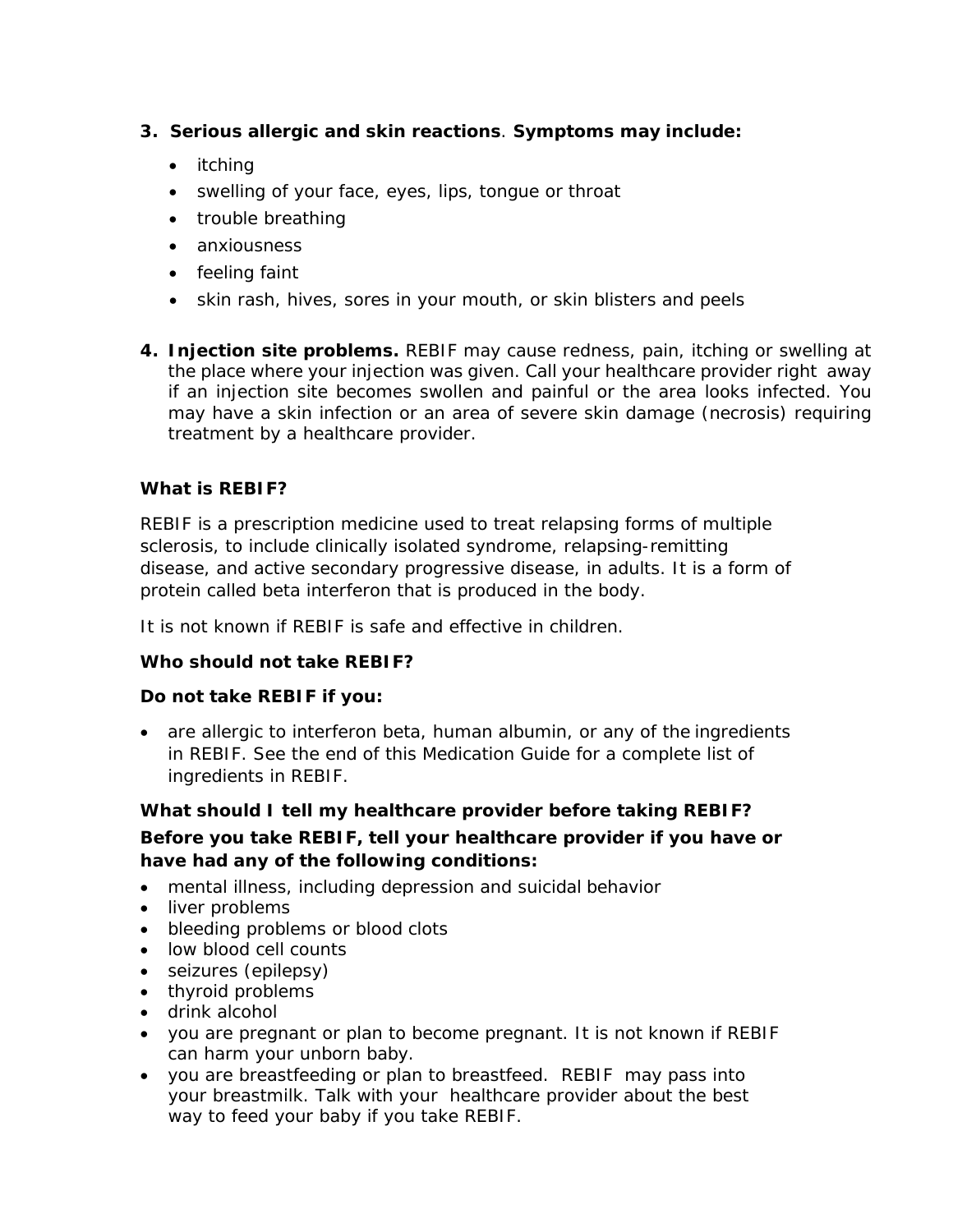**Tell your healthcare provider about all medicines you take**, including prescription and over-the-counter medicines, vitamins and herbal supplements.

REBIF and other medicines may affect each other causing side effects.

Ask your healthcare provider or pharmacist for a list of these medicines, if you are not sure.

Know the medicines you take. Keep a list of them to show your healthcare provider and pharmacist when you get a new medicine.

#### **How should I use REBIF?**

- **See the Instructions for Use at the end of this Medication Guide on how to prepare and give an injection of REBIF using a prefilled syringe. For the REBIF Rebidose autoinjector, read the Instructions for Use that comes with the REBIF Rebidose autoinjector.**
- Your healthcare provider should show you how to prepare and measure your dose of REBIF and how to inject your REBIF before you use it for the first time.
- REBIF is given by injection under the skin (subcutaneous injection) on the same 3 days a week, for example, Monday, Wednesday and Friday.
- Your injections should be at least 48 hours apart. Take them the same time each day.
- Inject REBIF exactly as your healthcare provider tells you.
- Your healthcare provider will tell you how much REBIF to inject, and may change the dose based on how your body responds. Do not inject more than your healthcare provider tells you to.
- Do not change your dose unless your healthcare provider tells you to.
- Change (rotate) your injection site you choose with each injection. This will help decrease the chance that you will have an injection site reaction.
- **Do not** inject REBIF into an area of the body where the skin is irritated, reddened, bruised, infected or scarred in any way.
- REBIF comes as a:
	- o prefilled syringe (REBIF)

o single-use prefilled autoinjector (REBIF Rebidose autoinjector) Your healthcare provider will decide which is best for you. Always use a new, unopened, prefilled syringe of REBIF or REBIF Rebidose autoinjector for each injection. **Do not** reuse prefilled syringes or REBIF Rebidose autoinjectors.

#### **What are the possible side effects of REBIF?**

#### **REBIF may cause serious side effects, including:**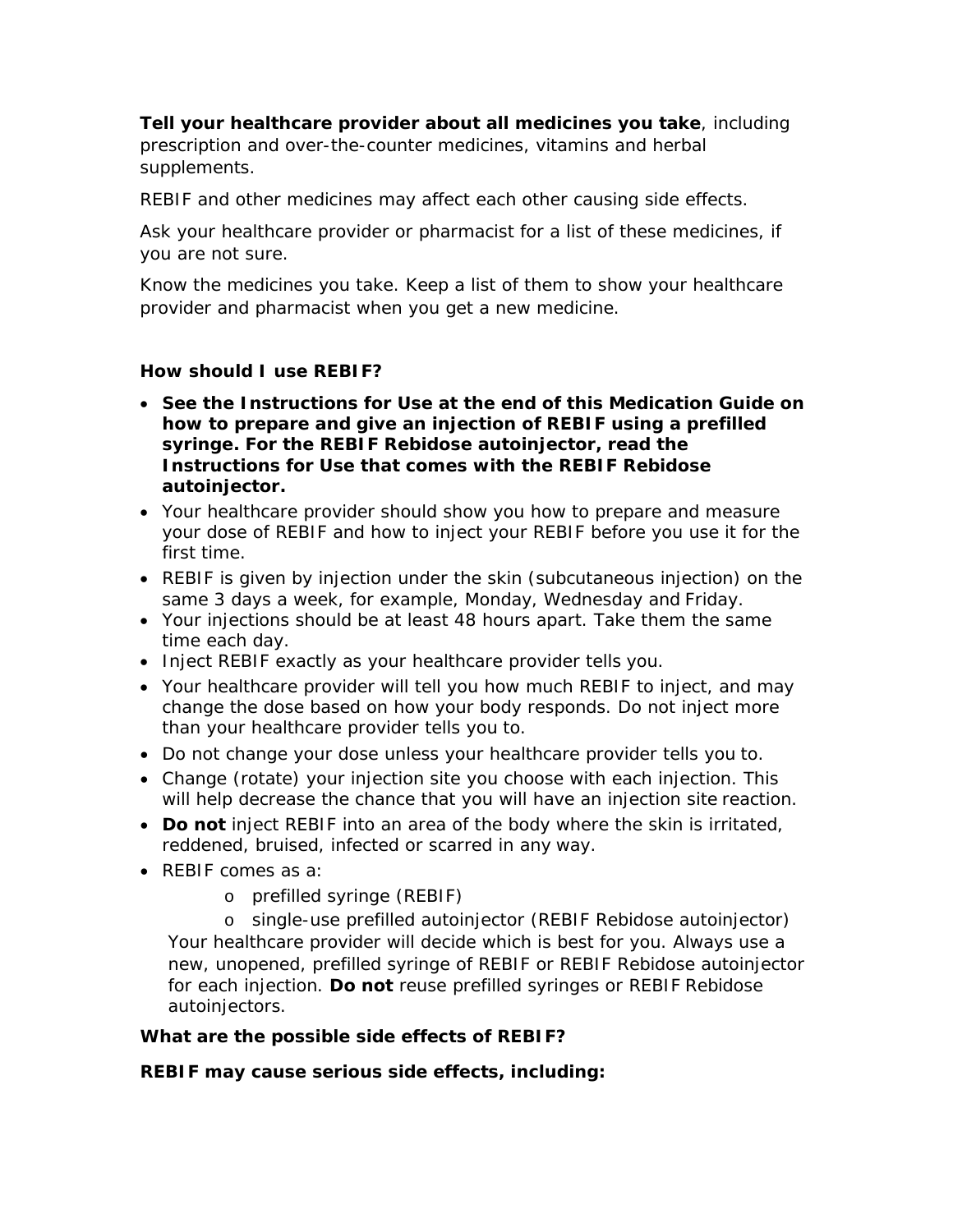- **See "What is the most important information I should know about REBIF?"**
- **Blood problems.** REBIF can affect your bone marrow and cause low red and white blood cell, and platelet counts. In some people, these blood cell counts may fall to dangerously low levels. If your blood cell counts become very low, you can get infections and problems with bleeding and bruising. Your healthcare provider may ask you to have regular blood tests to check for blood problems.
- **Seizures.** Some people have had seizures while taking REBIF.

The most common side effects of REBIF include:

- flu-like symptoms. You may have flu-like symptoms when you first start taking REBIF. You may be able to manage these flu-like symptoms by taking over-the-counter pain and fever reducers. For many people, these symptoms lessen or go away over time. Symptoms may include:
	- o muscle aches
	- o fever
	- o tiredness
	- o chills
- stomach pain
- change in liver blood tests

Tell your healthcare provider if you have any side effect that bothers you or that does not go away.

These are not all the possible side effects of REBIF. For more information, ask your healthcare provider or pharmacist.

Call your doctor for medical advice about side effects. You may report side effects to the FDA at 1-800-FDA-1088.

## **How should I store REBIF?**

- Store REBIF in the refrigerator between  $36^{\circ}F$  to  $46^{\circ}F$  (2 $^{\circ}C$  to  $8^{\circ}C$ ).
- **Do not** freeze REBIF.
- If you cannot refrigerate your REBIF, you can store your REBIF at temperatures above 36°F and below 77°F (2°C to 25°C) for up to 30 days.
- Keep REBIF away from heat and light.

## **Keep REBIF and all medicines out of the reach of children.**

### **General information about the safe and effective use of REBIF**

Medicines are sometimes prescribed for purposes other than those listed in a Medication Guide. Do not use REBIF for a condition for which it was not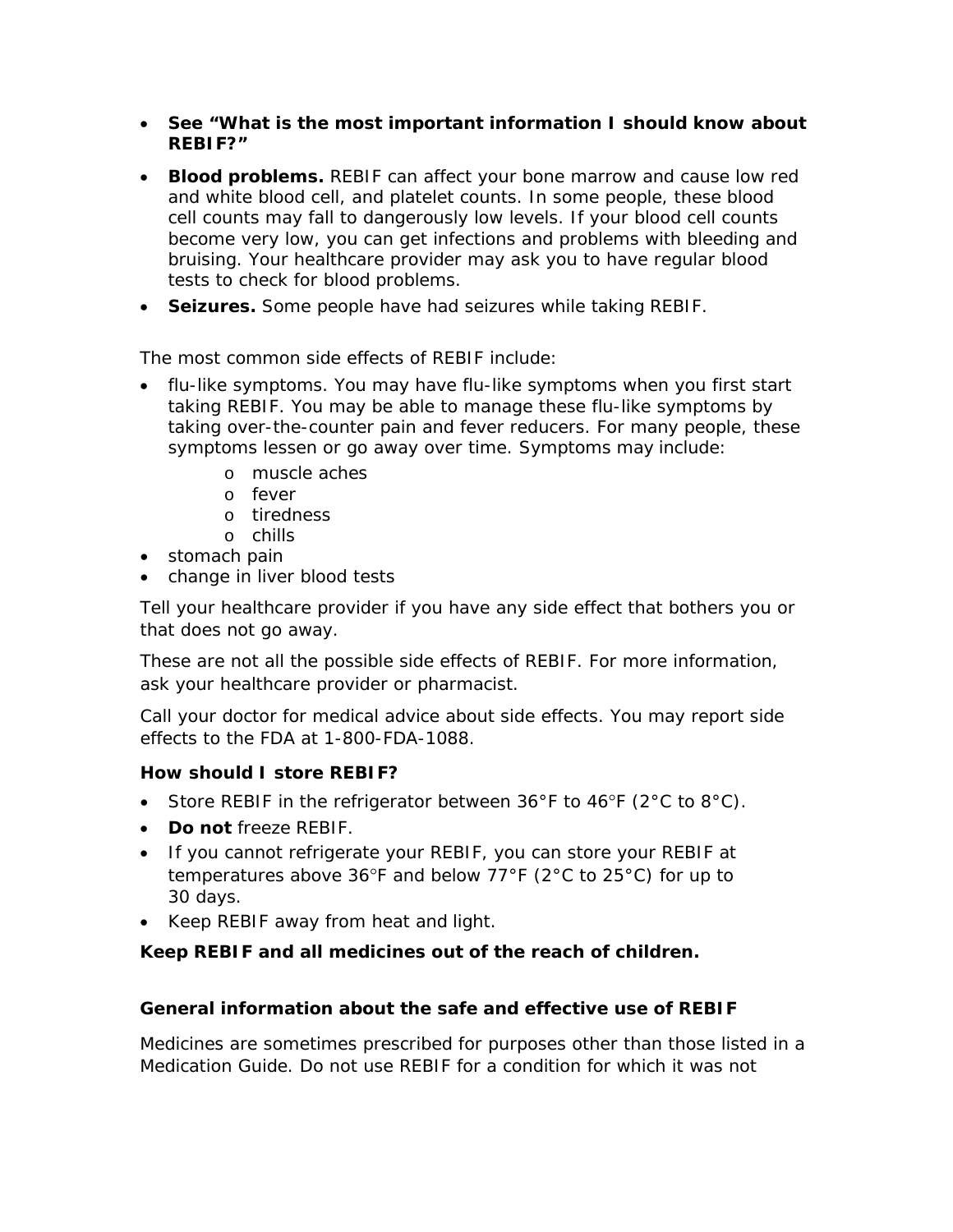prescribed. Do not give REBIF to other people, even if they have the same symptoms that you have. It may harm them.

This Medication Guide summarizes the most important information about REBIF. If you would like more information, talk with your healthcare provider. You may ask your healthcare provider or pharmacist for information about REBIF that is written for healthcare professionals.

For more information, go to [www.REBIF.com o](http://www.rebif.com/)r call toll-free 1-877-447- 3243.

#### **What are the ingredients in REBIF?**

**Active ingredient:** interferon beta-1a

**Inactive ingredients:** albumin (human), mannitol, sodium acetate, water for injection

## **This Medication Guide has been approved by the U.S. Food and Drug Administration.**

Revised 11/2021

# **Instructions for Use REBIF (Re-bif) (interferon beta-1a) (in-ter-feer-on beta-one-â) Injection for subcutaneous use Prefilled Syringe**

Read and follow the Instructions for Use that come with your REBIF prefilled syringe before you start using it and each time you get a refill. Before you use a REBIF prefilled syringe for the first time, make sure your healthcare provider shows you the right way to use it.

**Important:** For the REBIF Rebidose autoinjector, read the Instructions for Use that come with the REBIF Rebidose autoinjector.

Parts of your REBIF Prefilled Syringe **(See Figure A).**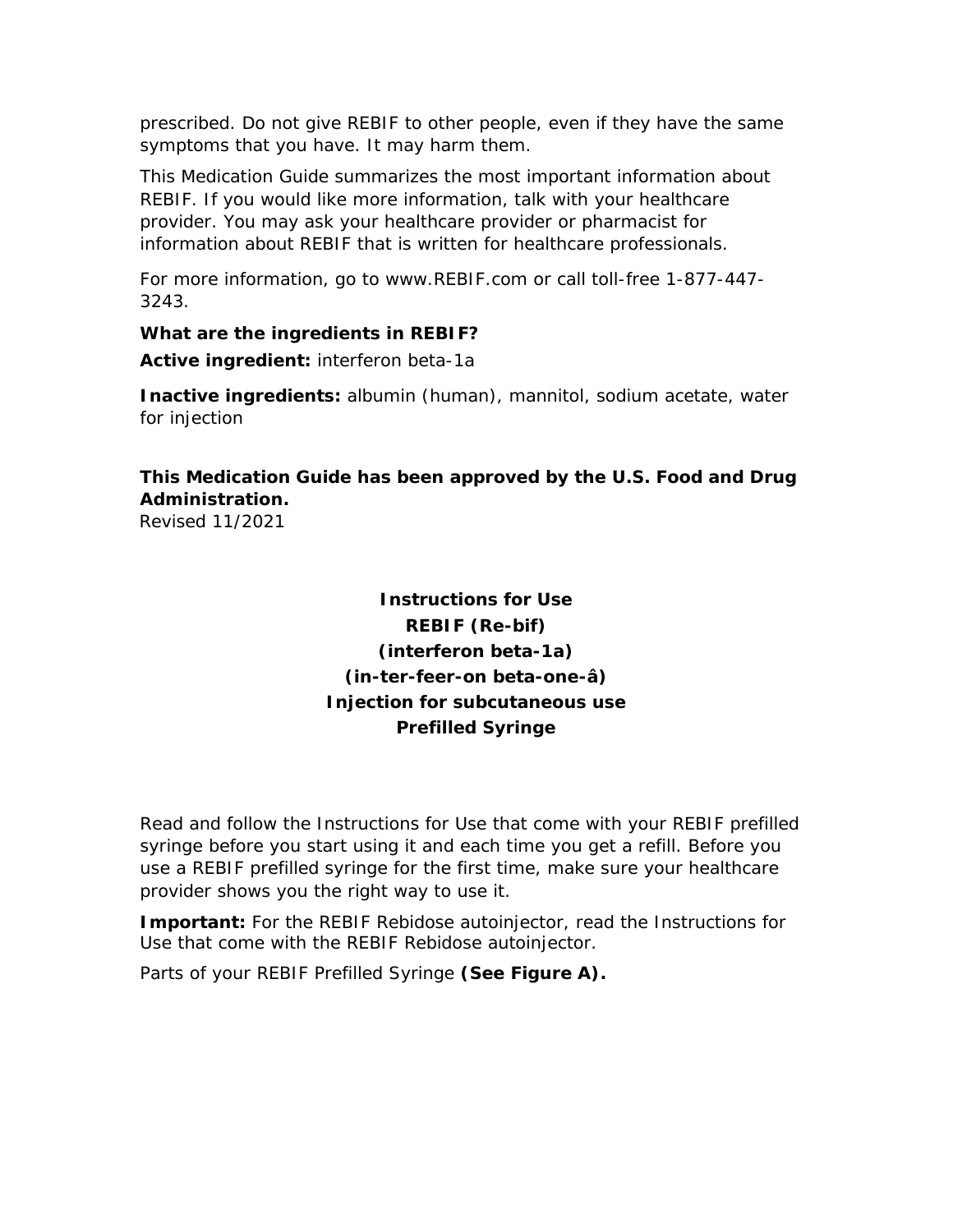

### **Figure A**

### **Supplies needed for a REBIF Injection (See Figure B):**

- REBIF prefilled syringe
- alcohol pad or cotton balls and rubbing alcohol
- small adhesive bandage strip if desired
- puncture resistant safety container for disposal of used syringes. See "Disposing of your Needles and Syringes Section" in Step 4 of the IFU.
- antibacterial soap
- an over-the-counter pain or fever reducing medicine, if your healthcare provider has recommended that you take this before, at the same time, or after you give yourself REBIF to help decrease the fever, chills, sweating and muscle aches (flu-like symptoms) that may happen.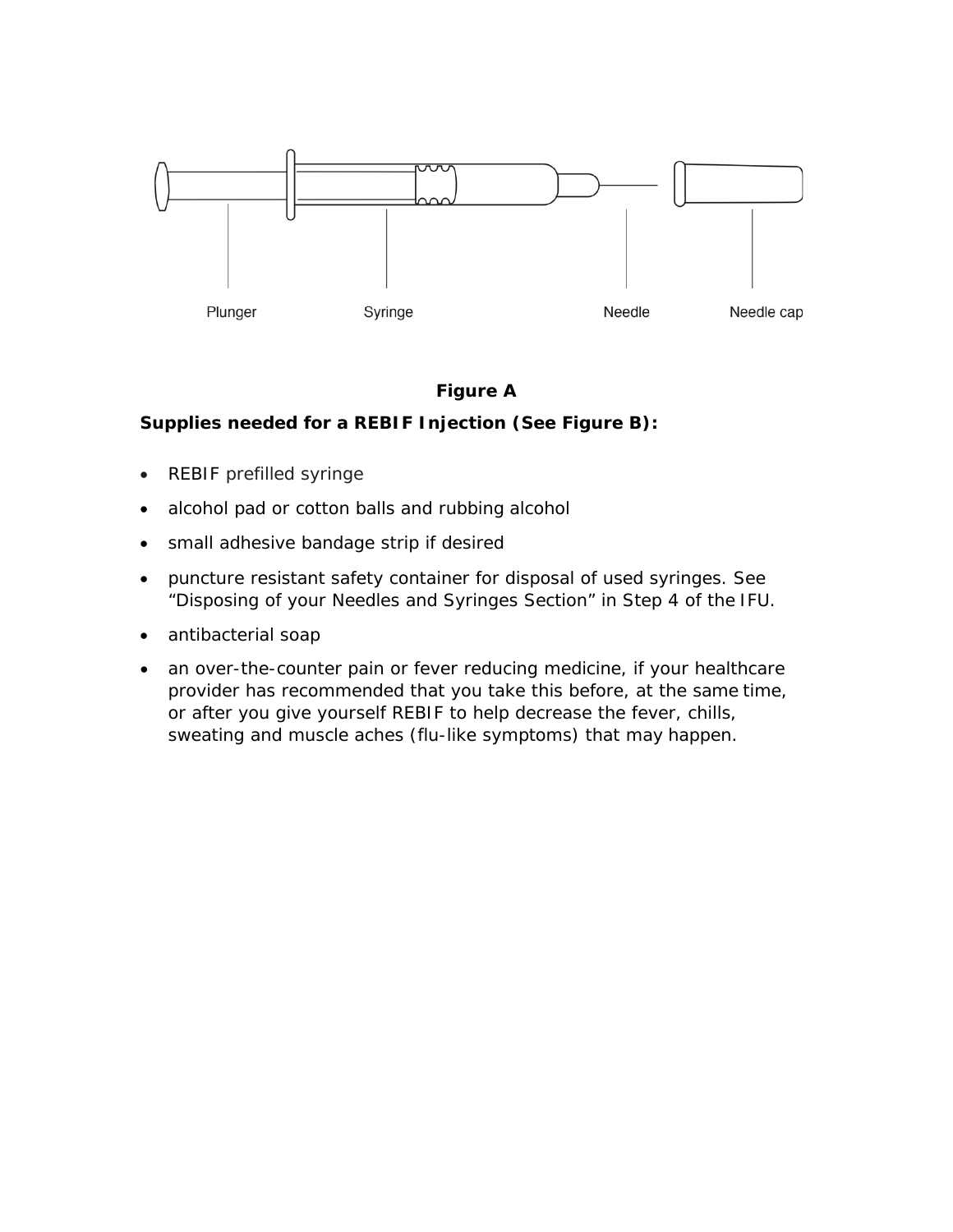

### **Titration (Dosing) Schedule**

• When first starting treatment with REBIF, your healthcare provider may prescribe either the 22 mcg or 44 mcg dose of REBIF. You should gradually increase the dose over 4 weeks, starting at 20% of the prescribed dose for the first 2 weeks, half-dose for the second 2 weeks (weeks 3 and 4), and then the full dose prescribed by your healthcare provider.

If your prescribed dose is 22 mcg of REBIF, a REBIF Titration Pack containing 6 prefilled syringes with 8.8 mcg and 6 prefilled syringes with 22 mcg should be prescribed to you for use during the 4-week starting period. Table 1 explains the amount to inject using the REBIF Titration Pack syringes to gradually increase to 22 mcg.

| Week of Use      | <b>Syringe to Use</b> | <b>Amount of syringe</b> |  |  |
|------------------|-----------------------|--------------------------|--|--|
| Week 1 Titration | 8.8 mcg syringe       | Use half of syringe      |  |  |
| Week 2 Titration | 8.8 mcg syringe       | Use half of syringe      |  |  |

## **Table 1: Titration Schedule for a 22 mcg Prescribed Dose\***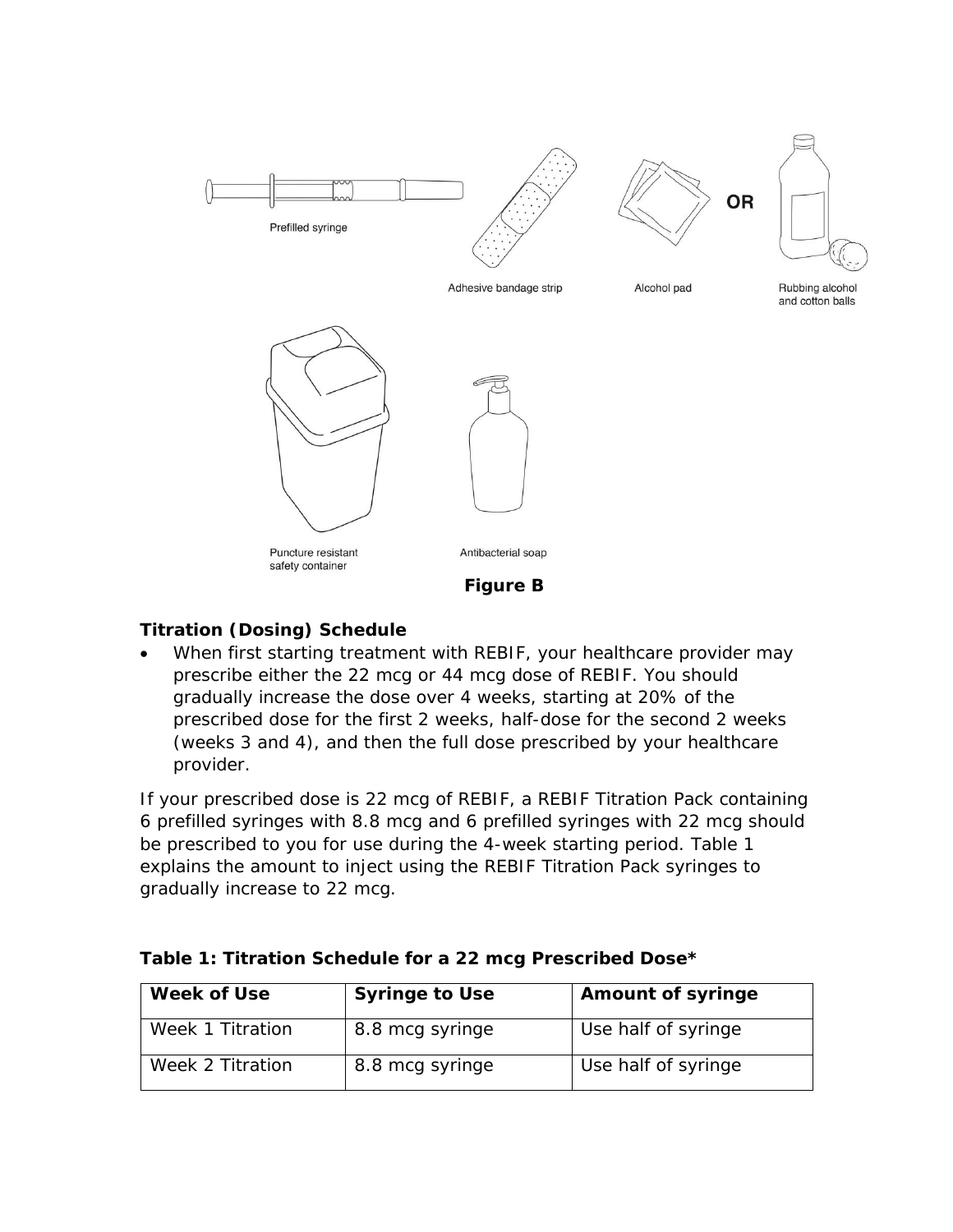| Week 3 Titration | 22 mcg syringe                    | Use half of syringe                 |
|------------------|-----------------------------------|-------------------------------------|
| Week 4 Titration | 22 mcg syringe                    | Use half of syringe                 |
| Week 5 and on    | 22 mcg syringe or<br>autoinjector | Use full syringe or<br>autoinjector |

\*Only prefilled syringes can be used to titrate to the 22 mcg Prescribed Dose

If your prescribed dose is 44 mcg, you may be prescribed either a REBIF Titration Pack (described above) or REBIF Rebidose Titration Pack containing 6 autoinjectors with 8.8 mcg and 6 autoinjectors with 22 mcg for use during the 4 week titration period. Table 2 explains the amount to inject using the REBIF Titration Pack or REBIF Rebidose Titration Pack to gradually increase to 44 mcg.

| <b>Week of Use</b> | <b>Syringe or</b><br><b>Autoinjector to Use</b> | Amount of syringe or<br>autoinjector |
|--------------------|-------------------------------------------------|--------------------------------------|
| Week 1 Titration   | 8.8 mcg syringe or<br>autoinjector              | Use full syringe or<br>autoinjector  |
| Week 2 Titration   | 8.8 mcg syringe or<br>autoinjector              | Use full syringe or<br>autoinjector  |
| Week 3 Titration   | 22 mcg syringe or<br>autoinjector               | Use full syringe or<br>autoinjector  |
| Week 4 Titration   | 22 mcg syringe or<br>autoinjector               | Use full syringe or<br>autoinjector  |
| Week 5 and on      | 44 mcg syringe or<br>autoinjector               | Use full syringe or<br>autoinjector  |

|  | Table 2: Titration Schedule for a 44 mcg Prescribed Dose** |  |  |  |
|--|------------------------------------------------------------|--|--|--|
|  |                                                            |  |  |  |

\*\*Prefilled syringes or autoinjectors can be used to titrate to 44 mcg Prescribed Dose

## **Step 1. Preparing for your REBIF Injection**

- Check the expiration date**. Do not use if the medication is expired**. The expiration date is printed on the syringe, plastic syringe packaging and carton.
- Remove your REBIF syringe from the refrigerator at least 30 minutes before you plan to use it so it can warm to room temperature. **Do not**  heat or microwave the medication.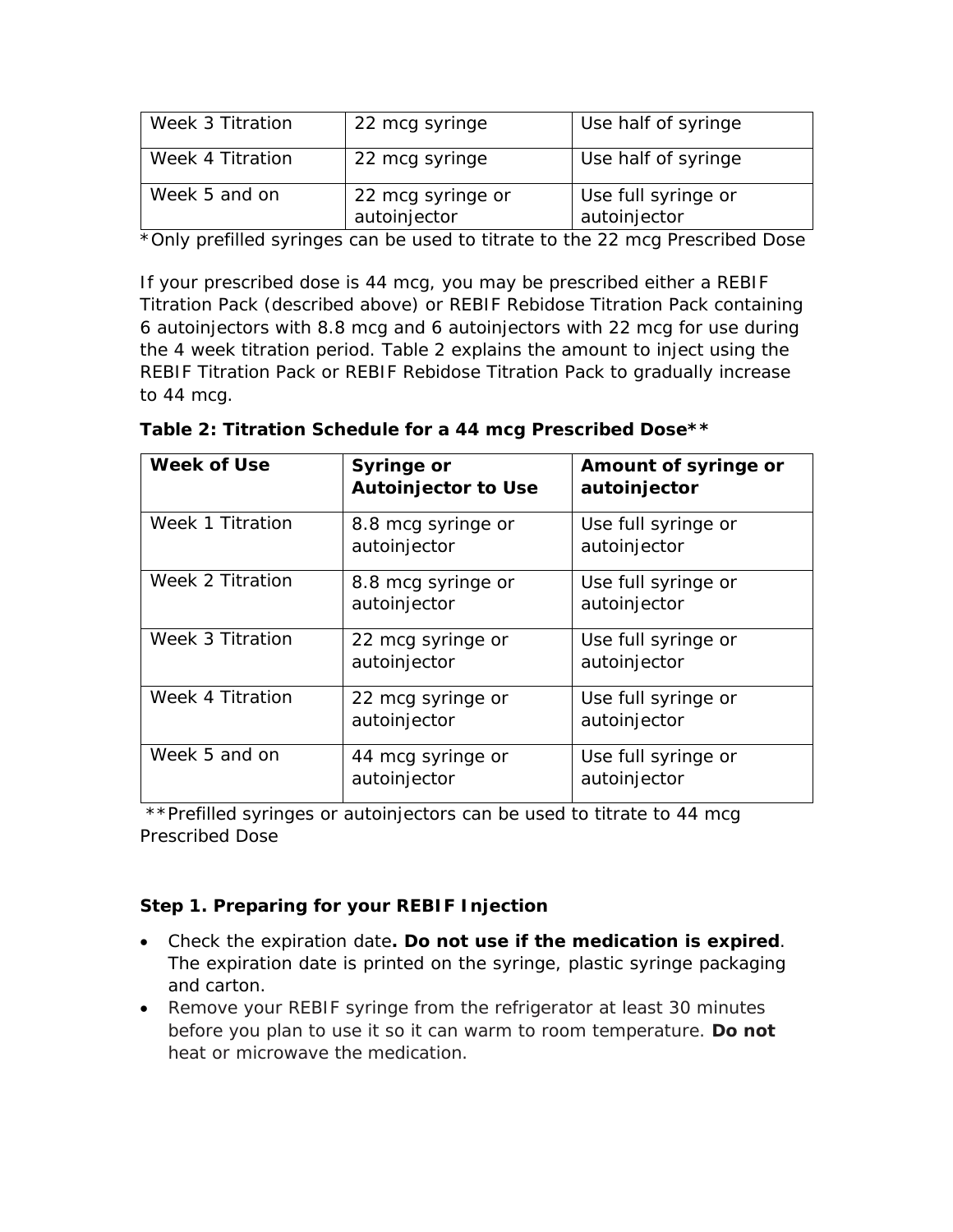- Be sure that the dose, either, 8.8 mcg, 22 mcg or 44 mcg, described on the carton is the same as the dose prescribed by your healthcare provider.
- Remove the REBIF syringe from the plastic packaging. Keep the needle capped.
- Look at the contents of the syringe carefully. The liquid should be clear to slightly yellow. **Do not use if the liquid is cloudy, discolored or contains particles**. Use a different syringe.

### **Step 2. Choose and Prepare your Injection Site**

- The best sites for giving yourself an injection are those areas with a layer of fat between the skin and muscle, like your thigh, the outer surface of your upper arm, your stomach or buttocks.
- **Do not** use the area near your waistline or within 2 inches of your navel. If you are very thin, use only the thigh or outer surface of the arm for injection.
- Use a different site each time you inject such as the thigh, hip, stomach or upper arm **(See Figure C)**.



## **Figure C**

• **Do not** inject REBIF into an area of your body where the skin is irritated, reddened, bruised, infected or abnormal in any way.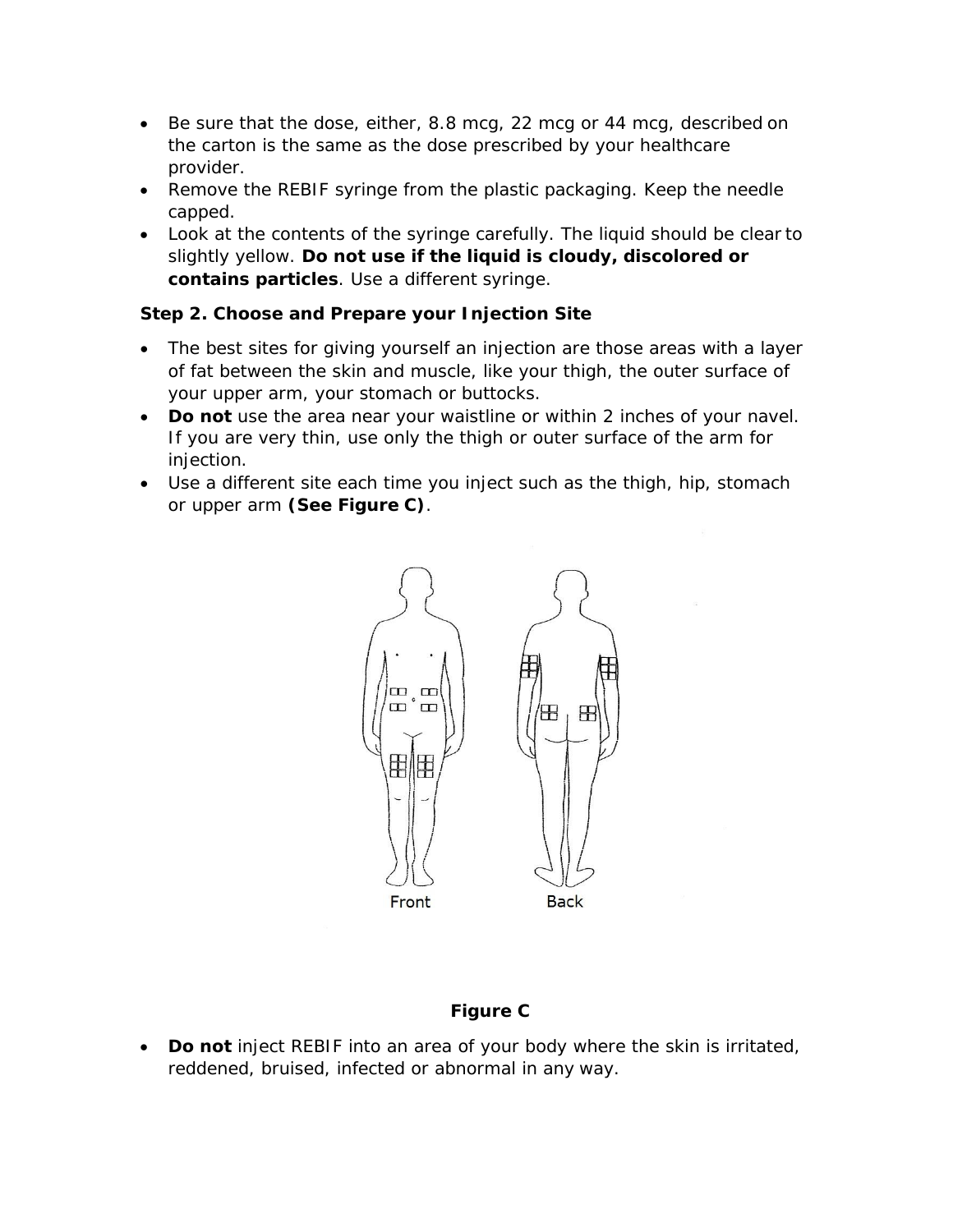- Wash your hands thoroughly with antibacterial soap before preparing to inject the medicine.
- Clean the injection site with an alcohol pad or cotton ball with rubbing alcohol using a circular motion. To avoid stinging, you should let your skin dry before you inject REBIF.

## **Step 3. Inject your REBIF**

- Remove the needle cap from the syringe needle.
- If your healthcare provider has told you to use less than the full 0.5 mL dose, slowly push the plunger in until the amount of medicine left in the syringe is the amount healthcare provider told you to use.
- Use your thumb and forefinger to pinch a pad of skin surrounding the cleaned injection site (**See Figure D**). Hold the syringe like a pencil with your other hand.



**Figure D**

• While still pinching the skin, quickly insert the needle like a dart at about a 90 degree angle (just under the skin) into the pad of tissue as shown **(See Figure E).**



**Figure E**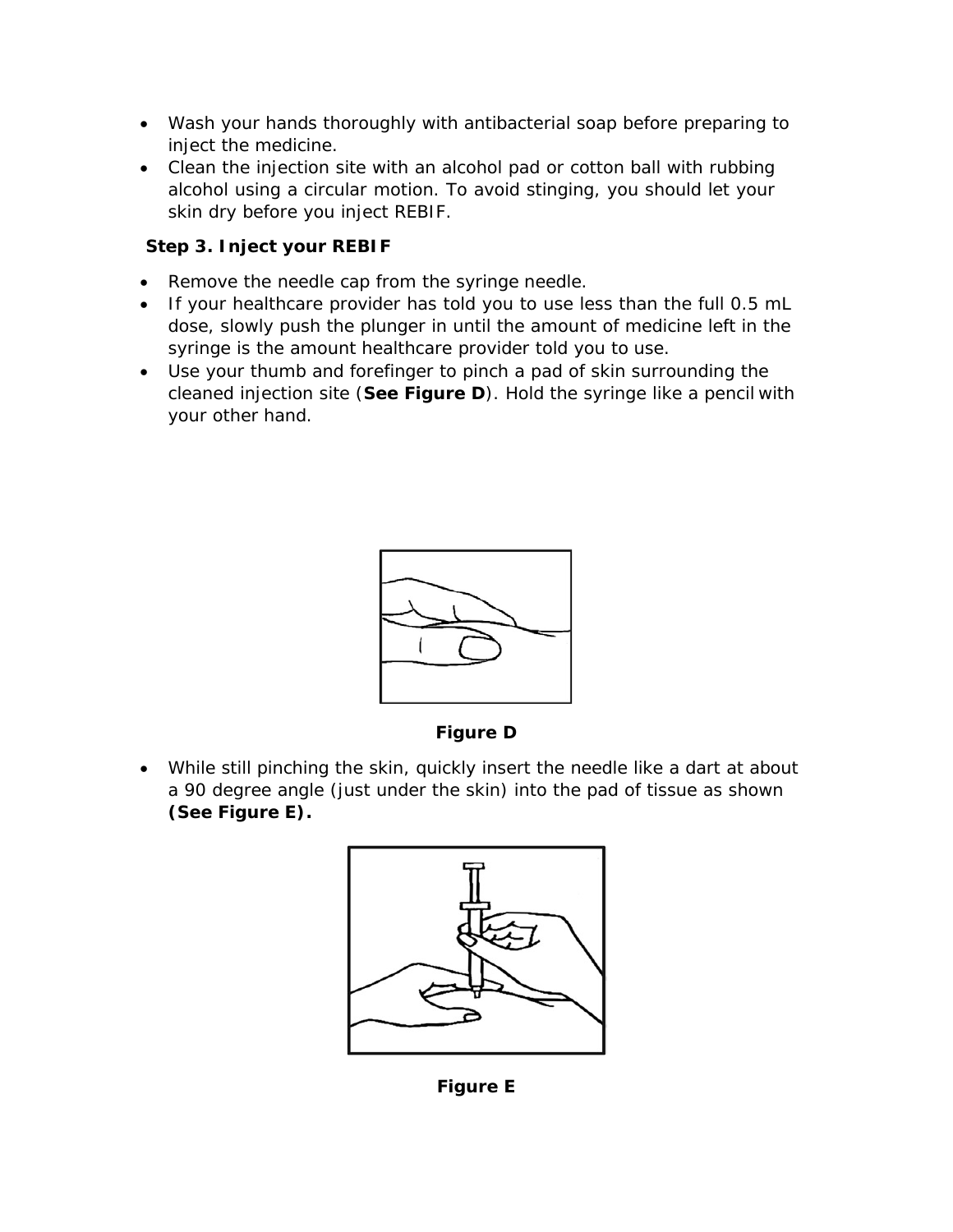• After the needle is in, remove the hand that you used to pinch your skin and inject the medicine using a slow, steady push on the plunger until all the medicine is injected and the syringe is empty **(See Figure F)**.



**Figure F**

- Withdraw the needle and apply gentle pressure to the injection site with a dry cotton ball or sterile gauze. Applying a cold compress or ice pack to the injection site after injection may help reduce local skin reactions.
- Put a small adhesive bandage strip over the injection site, if desired.
- Keep a record of the date and location of each injection.
- After 2 hours, check the injection site for redness, swelling, or tenderness. If you have a skin reaction and it does not clear up in a few days, call your healthcare provider.

## **Step 4. Disposing of your Needles and Syringes**

Put your used needles, syringes, and autoinjectors, including REBIF, in an FDA-cleared sharps container right away after use. **Do not throw away (dispose of) any syringes or autoinjectors in your household trash.**

If you do not have an FDA-cleared sharps disposal container, you may use a household container that is:

- o made of a heavy-duty plastic,
- o closed with a tight-fitting, puncture-resistant lid,
- o upright and stable during use,
- o leak-resistant, and
- o properly labeled to warn of hazardous waste inside the container.
- When your sharps disposal container is almost full, you will need to follow your community guidelines for the right way to dispose of your sharps disposal container. There may be state or local laws about how you should throw away used autoinjectors and syringe needles. For more information about safe sharps disposal, and for specific information about